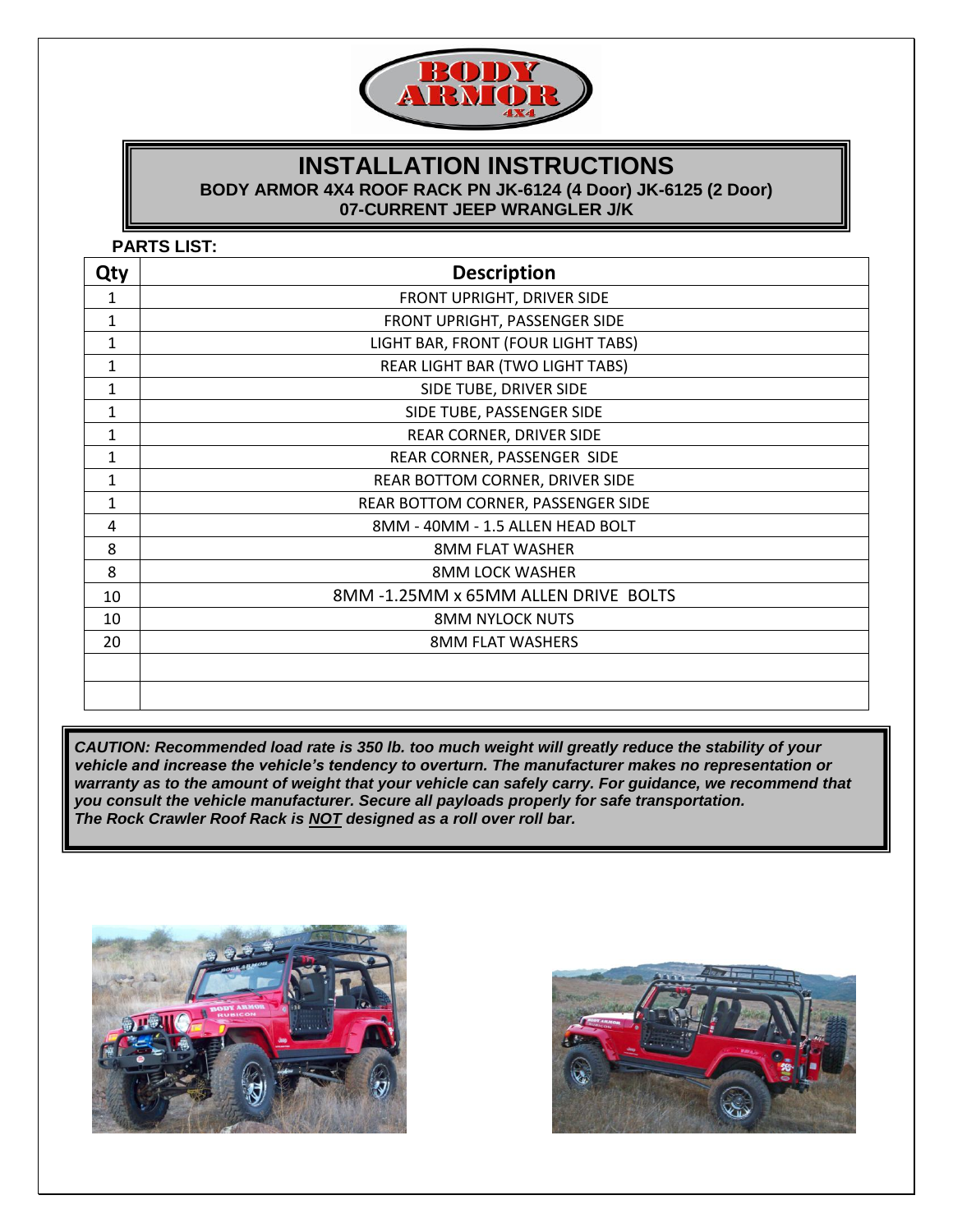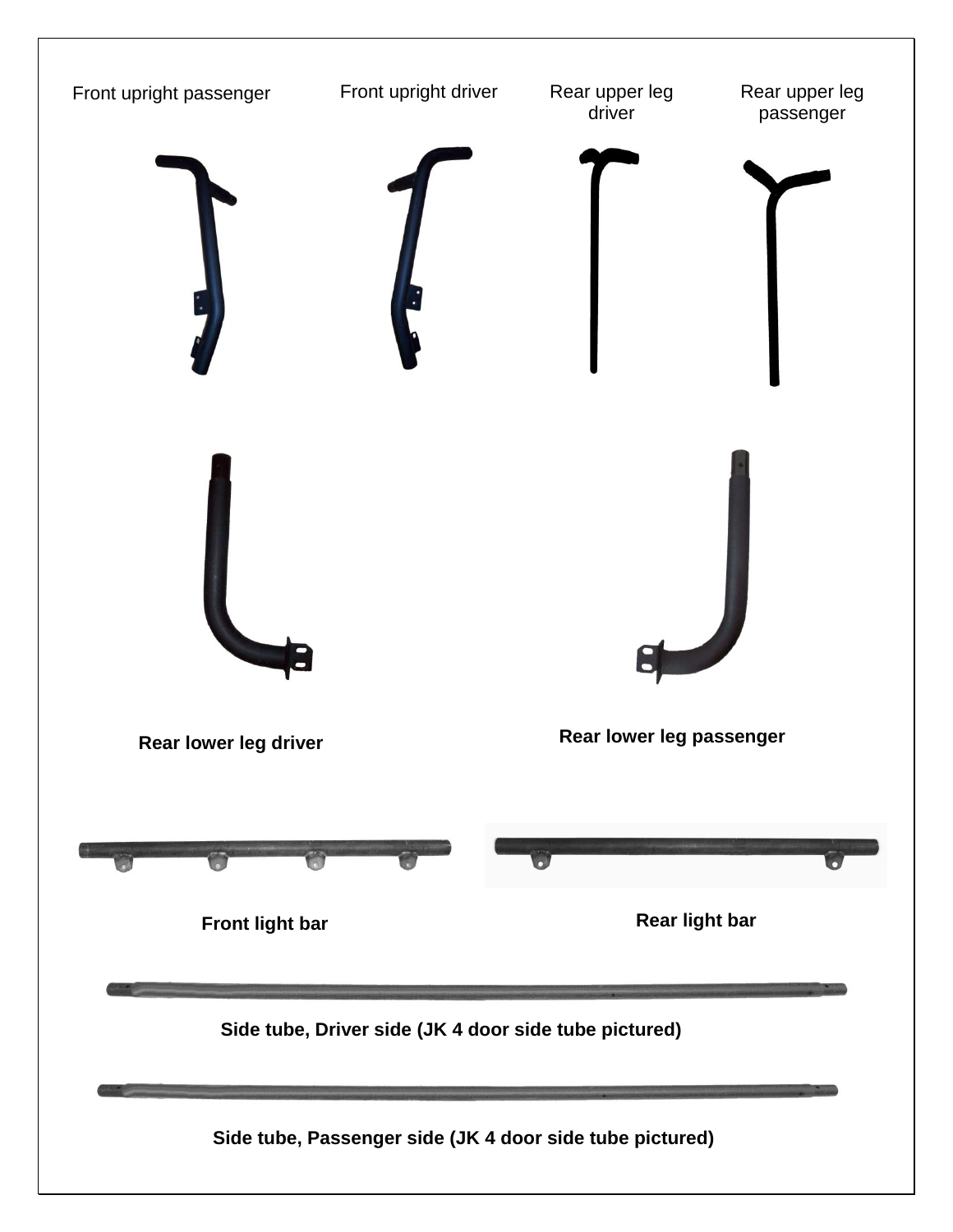**REMOVE CONTENTS FROM BOX. VERIFY ALL PARTS ARE PRESENT. READ INSTRUCTIONS CAREFULLY BEFORE STARTING INSTALLATION. DRILLING IS OPTIONAL. DO NOT TIGHTEN ANY HARDWARE UNTIL THE ROOF RACK IS FULLY ASSEMBLED.**

*\*\* If you are adding auxiliary lights on either the front or rear light bar, it is recommended that you pre-wire the light bars and the passenger side front and rear uprights before assembly. If you wish to hide the wires you can be fish through the uprights. You also have the option to run the wires externally.*

*\*\*Applying a lubricant such as WD-40 on all of the sleeves can ease assembly. Excess paint on the sleeves or in the tubes may affect assembly; lightly sanding the paint on the sleeve or in the tube should remedy this situation. At times you may need to motivate the sleeve by using a rubber mallet. If this is need it is best to tab the component that has the sleeve, below the sleeve. This will allow the other part to slide on.*

### **PROCEDURE: Attaching Front Uprights:**

- **1.** Carefully remove the 4 bolts on the windshield hinge on both sides of the vehicle. The two upper bolts will not be re-used; the lower bolts will be re-used to attach the uprights. Use the 2 8mm-40mm bolts and washers to replace the upper two bolts.
- **2.** It is recommended that you attach the light bar with the light tabs facing forward. Loosely attach the light bar to the driver side upright with the 8MM – 65MM Allen head bolt prior to attaching the upright to the windshield post. The bolt head needs to be on the windshield side of the light bar.
- **3.** Locate the front uprights. Use the Foam Gaskets to the inside surface of the two mounting tabs on each support leg prior to installation.
- **4.** Carefully attach the driver side upright with light bar to the windshield hinges. Do not tighten at this time.
- **5.** Mate the passenger side upright with the light bar; insert the 8MM-65MM bolt at the light bar prior to attaching the front upright to the vehicle. Line up the holes with the locations on the hinge. Attach using the same procedure as the driver side.
	- **a.** Note: due to variances in production and the vehicle it may be necessary to adjust the welded tabs on the upright. Adjust so that you can grab enough tread in the windshield, tightening the bolts will bring the tabs into proper alignment. Tapping the tab with a hammer or using a vice will work, the adjustment is minor so don't get carried away.
	- **b.** Note: there should be approximately a gap between the light bar and the center of the windshield, check this gap to make sure you have the maximum gap prior to tightening of the front uprights. Due this by pulling forward on the front uprights.

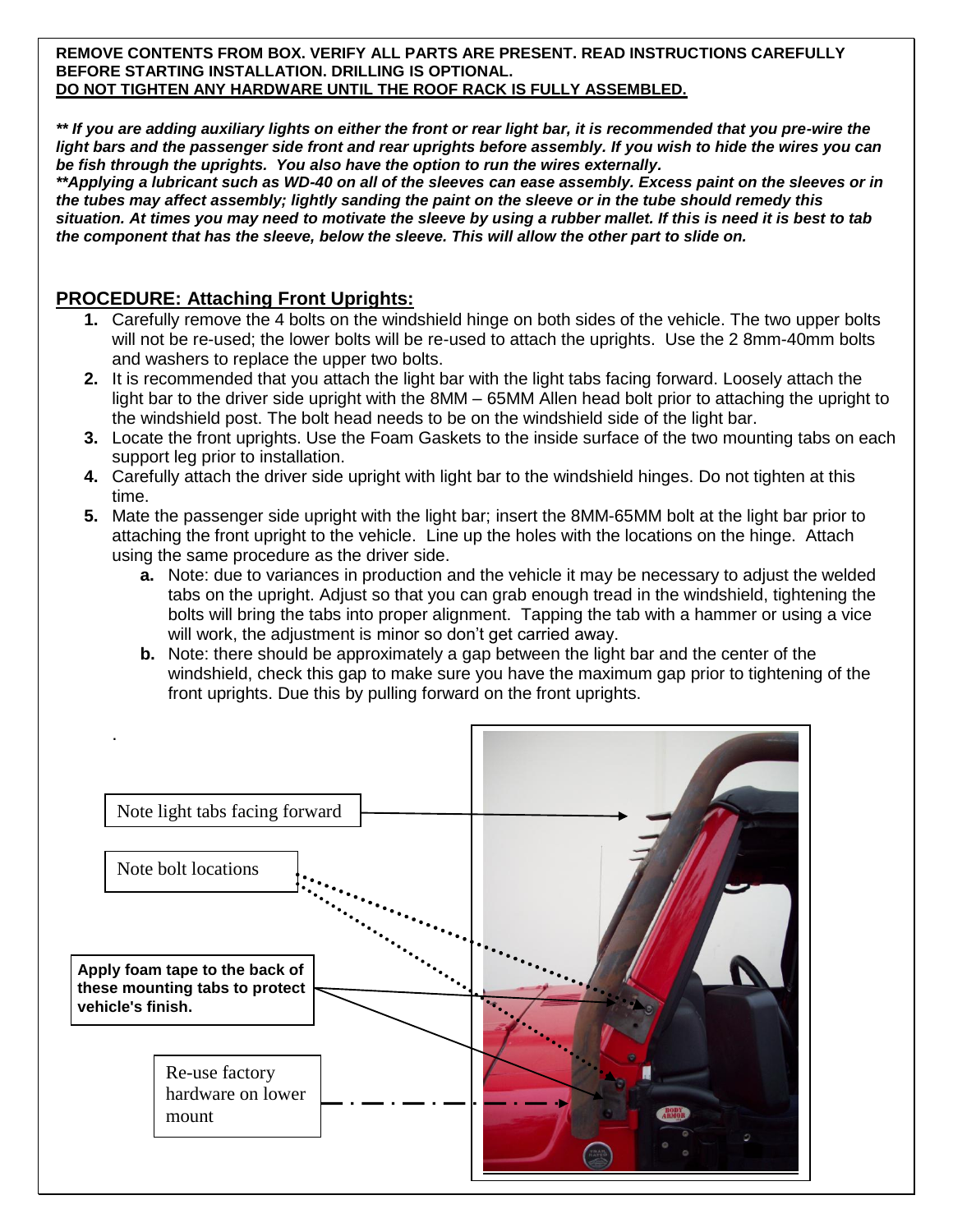

# **PROCEDURE: Attaching Rear lower legs & Uprights:**

**1.** Locate the two bolts on each side of the rear cross member. These are the bolts that attach the rear bumper to the cross member. Carefully remove the driver side bolts first. Attach the driver side lower leg with these bolts. Loosely attach the lower leg. Repeat procedure on passenger side.

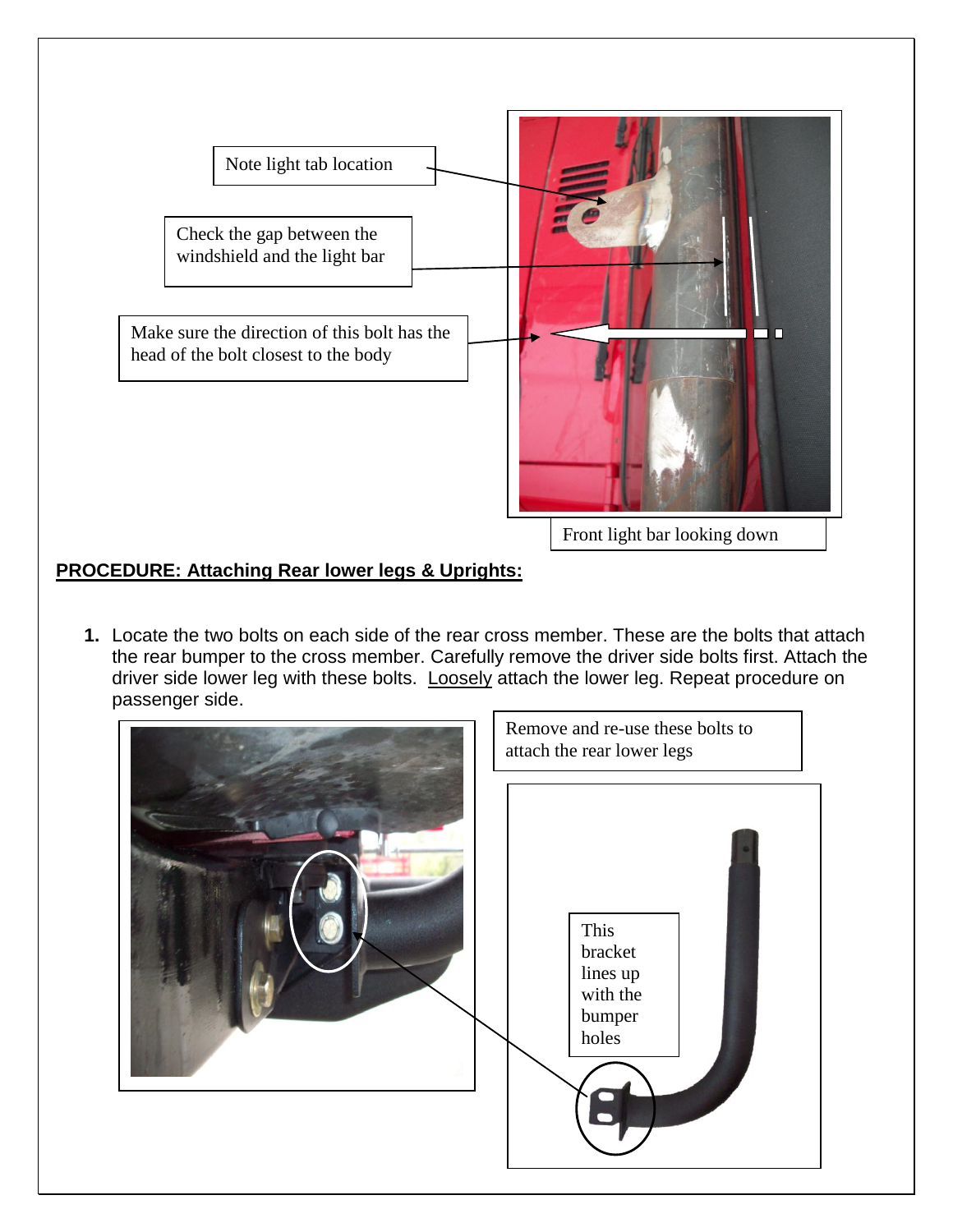**2.** Now assemble both rear uprights and rear cross bar. Use 8mm-65mm hardware. With a helper lift the assembly and slide the uprights over the lower uprights. The light tabs can face either direction, your preference.



# **PROCEDURE: Attaching Side Tubes:**

- 1. Identify driver and passenger side tubes prior to installation. This is done by locating the location and direction of the basket bolt holes.
	- a. Rotate the side tube so that the holes that mate to the sleeves are vertical.
	- b. Locate the rear hole: it should be 4.5" up from the shoulder that mates to the rear upright.
	- c. Each upper hole should be up and away from the vehicle. See diagram below